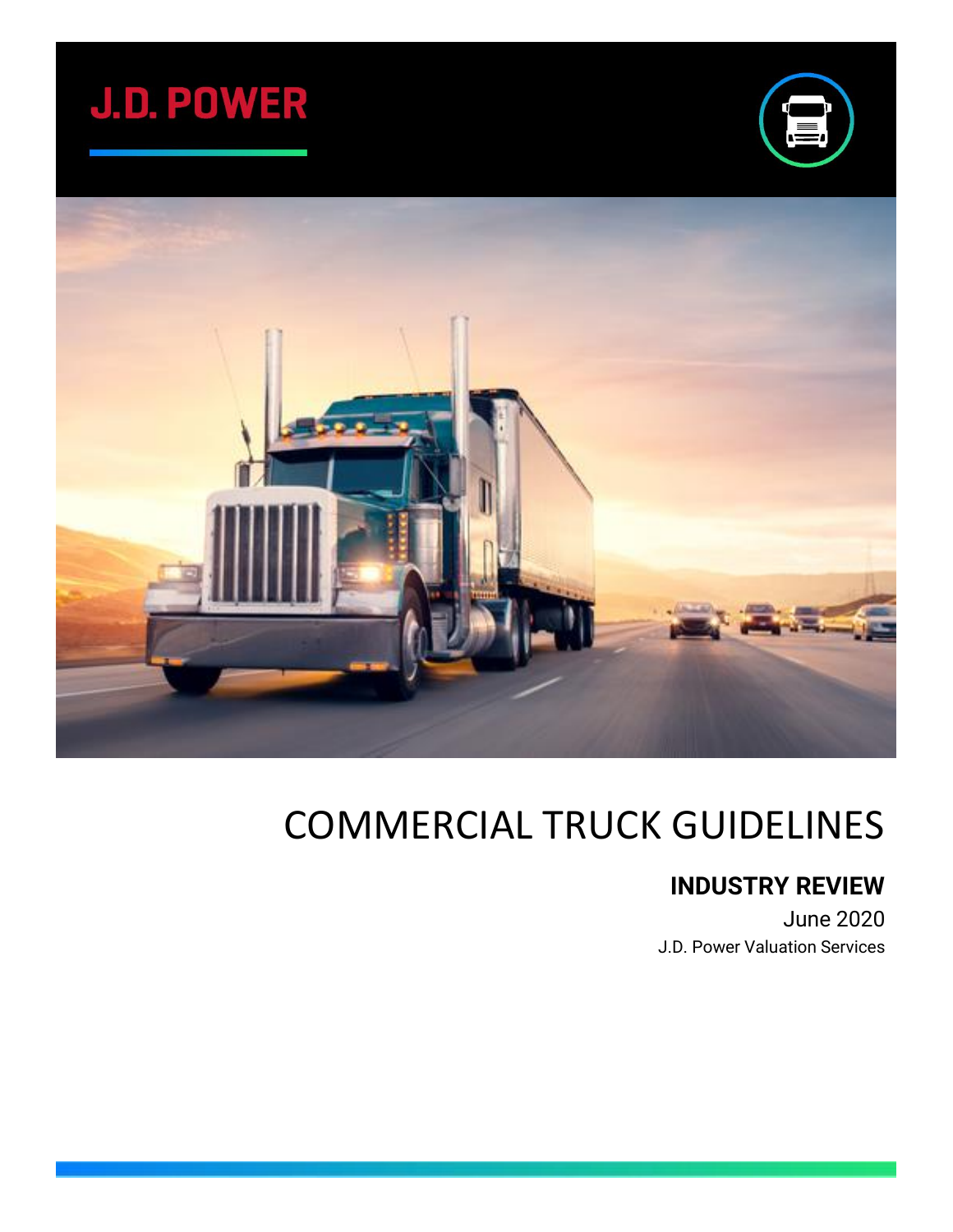#### CONTENTS:

#### SUMMARY

#### **Dealers Retailed More Sleepers in May**

Class 8 retail sales per rooftop saw a relatively healthy increase. Pricing dipped moderately, but depreciation is within a historically-typical range. Class 8 auction volume was down month-over-month, making analysis difficult. Medium Duty trucks had a generally positive month.

### CLASS 8 AUCTION UPDATE

Volume was down considerably in May, which made analysis difficult and resulted in averages that are not necessarily representative of market conditions. A more complete analysis suggests depreciation has relaxed, and the market appears to be firming. See below for average pricing detail for our benchmark truck.

- Model year 2017: \$37,180 average; \$2,180 (6.2%) higher than April
- Model year 2016: \$25,545 average; \$545 (2.2%) higher than April
- Model year 2015: \$22,345 average; \$5,348 (24.2%) higher than April
- Model year 2014: \$15,940 average; \$215 (1.4%) higher than April
- Model year 2013: \$12,097 average; \$1,653 (12.0%) higher than April

Month-over-month, our benchmark group of 4-6 year-old trucks brought 9.1% more money. In the first 5 months of 2020, pricing averaged 26.4% lower than the same period of 2019. Depreciation in 2020 is now averaging 0.9% per month, which is more of a mathematical anomaly due to low volume than a representation of actual market conditions. However, as stated above, we do feel the market is firming, and dynamics should continue to move positive as the country continues to gradually reopen.

A more complete analysis suggests depreciation has relaxed, and the market appears to be firming.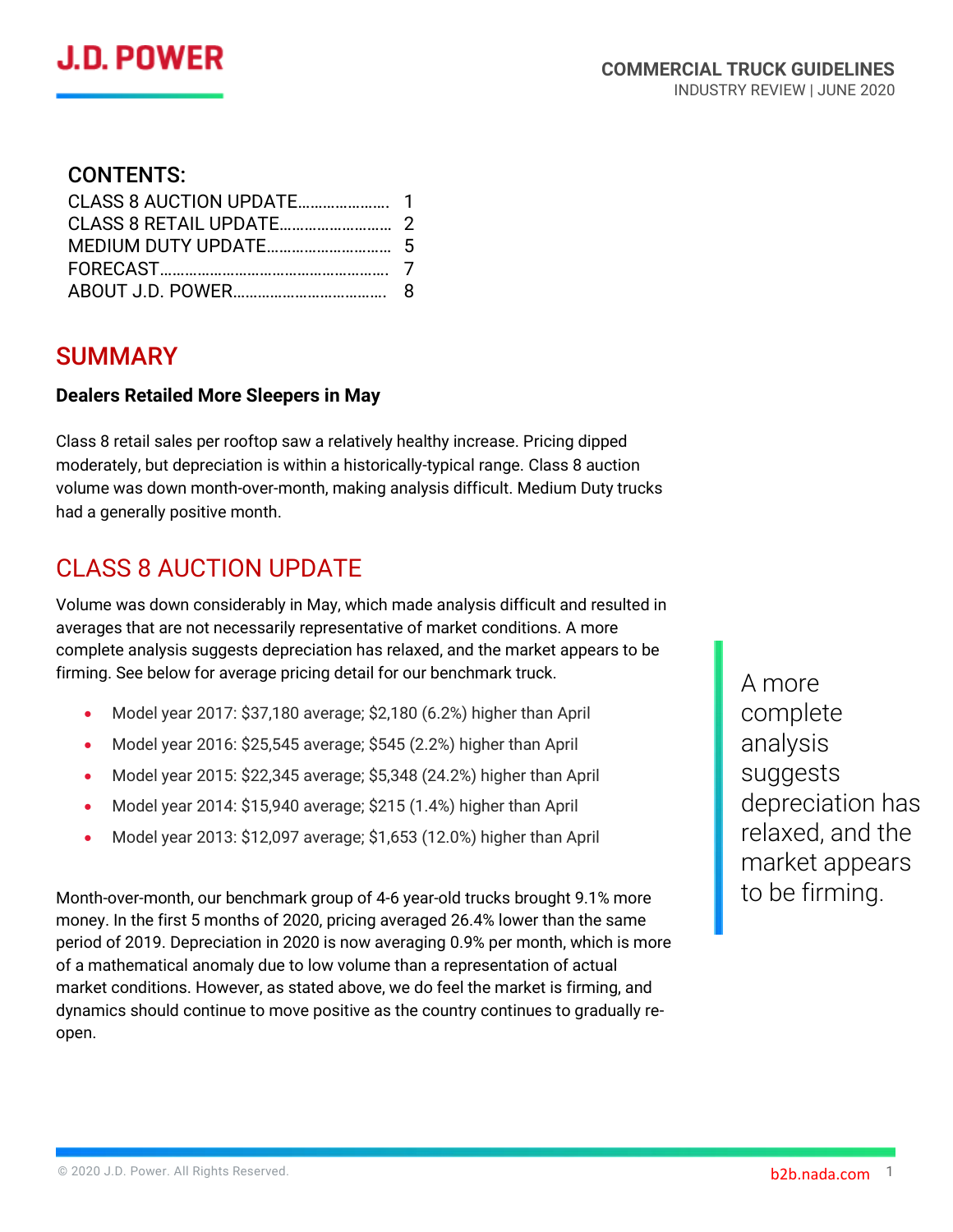



#### *See the "Average Selling Price: Benchmark Sleeper Tractor…" and "Volume of the Three Most Common Sleeper Tractors…" graphs for detail.*

… dynamics should continue to move positive as the country continues to gradually reopen.

#### CLASS 8 RETAIL UPDATE

**Now** 

2n-17 plat pray

 $50^{\circ}$ 

100

 $\mathbf 0$ **Jan-16**  Source.

J.D. Power **Valuation Services** 

**Max** May 14

Retail pricing remains stronger year-over-year than auction, suggesting dealers are managing inventory by sending less-desirable trucks to auction and holding somewhat firm on pricing for cleaner, lower-mileage iron.

14, 366 A0, 26, 418, 418, 14, 366 A0, 26, 418, 418, 14, 366 A0,

18/20 Mar May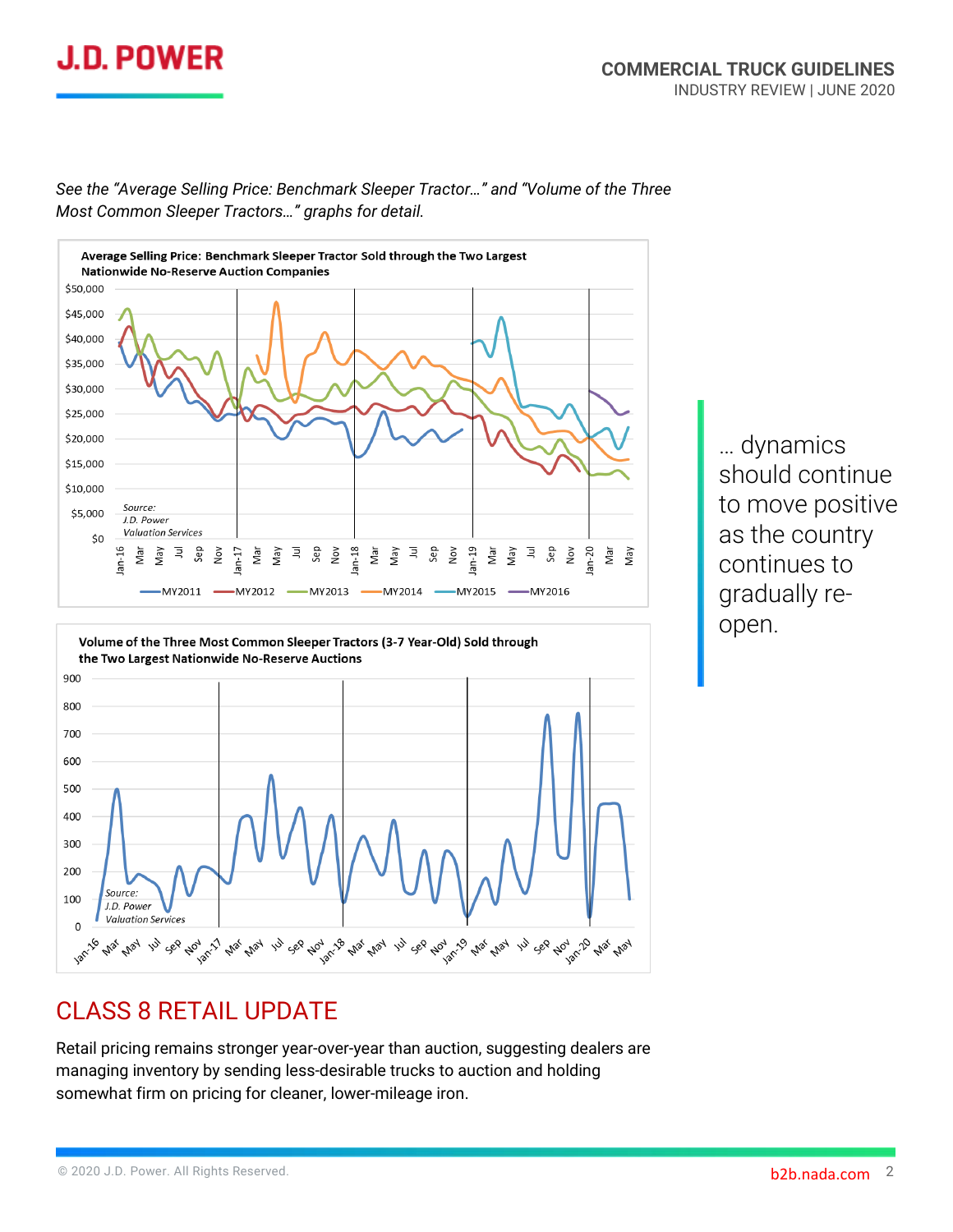

The average sleeper tractor retailed in May was 67 months old, had 462,238 miles, and brought \$40,206. Compared to April, this average sleeper was 6 months older, had 4,328 (0.9%) more miles, and brought \$2,103 (5.0%) less money. Compared to May 2019, this average sleeper was 2 months newer, had 6,111 (1.3%) more miles, and brought \$17,367 (30.2%) less money.

Looking at trucks two to five years of age, May's average pricing was as follows:

- Model year 2019: \$98,536; \$8,214 (7.7%) lower than April
- Model year 2018: \$85,027; \$1,058 (1.3%) higher than April
- Model year 2017: \$51,675; \$6,076 (10.5%) lower than April
- Model year 2016: \$39,099; \$5,496 (12.3%) lower than April

Month-over-month, late-model trucks brought 5.6% less money. In the first five months of 2020, pricing averaged 13.7% lower than the same period of 2019. Depreciation in 2020 is averaging 2.5% per month, within the historically-typical range. The larger month-over-month declines in the averages above are due mainly to an increased number of high-mileage trucks sold this month rather than a shift in the market. Our subscription services provide much more detail on this topic.

Depreciation in 2020 is averaging 2.5% per month, within the historicallytypical range.

*See the "Average Retail Selling Price: 3-5 Year-Old Sleeper Tractors" graph for detail.*

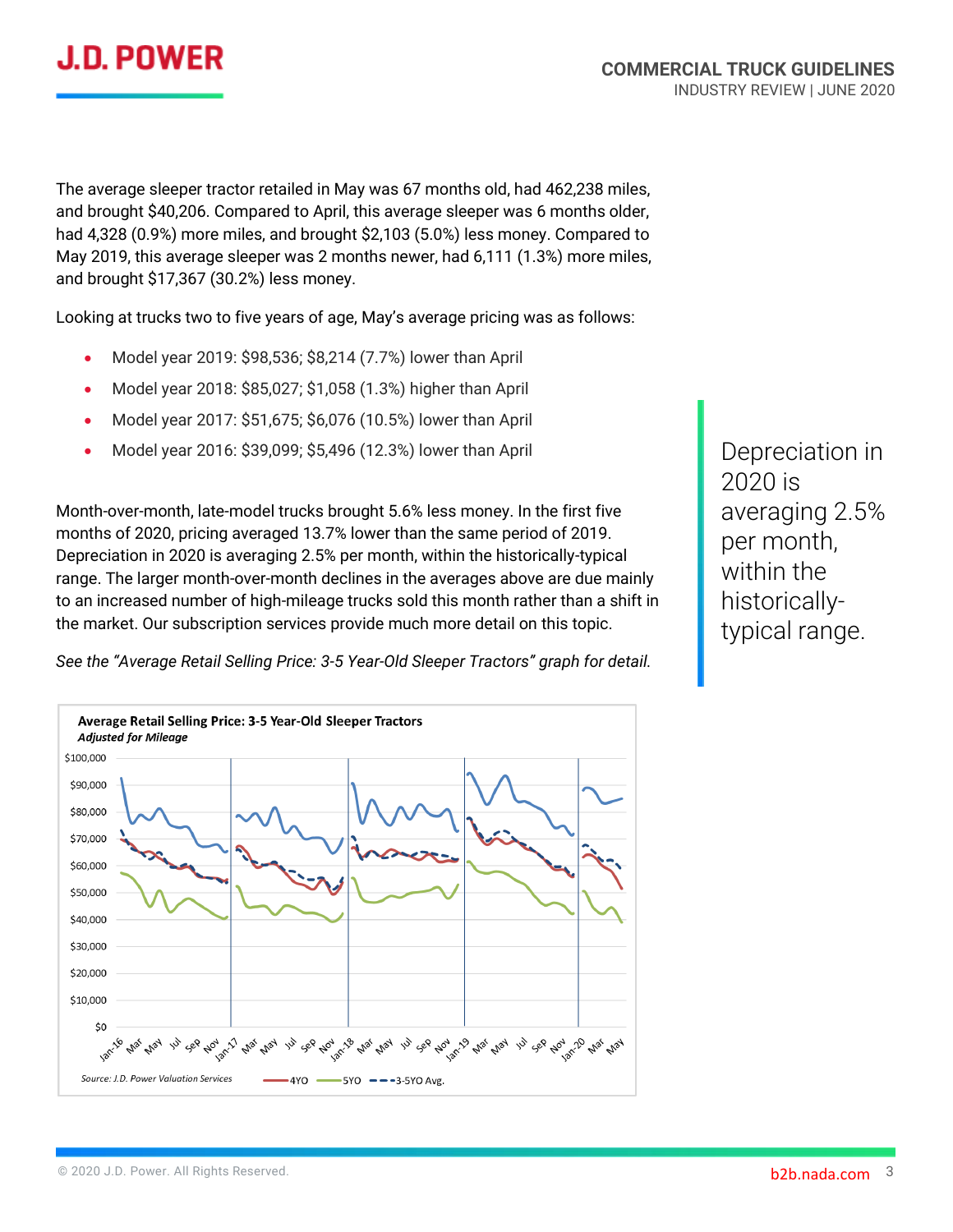

Dealers retailed an average of 3.9 trucks per rooftop in May, 0.5 truck higher than April, and identical to last May. This increase is encouraging, and perhaps indicates slightly more demand commensurate with the economic re-opening.

*See the "Number of Trucks Retailed per Dealership Rooftop" graph for detail.*



Looking forward, we were somewhat surprised to see such low auction volume in May. But we were encouraged by pricing results, low-volume anomalies aside. We still see used truck pricing recovering roughly in step with the gradual re-opening of the economy. We have not changed our residual value forecasts for mid-2021 and later.

*See the "Retail Value Forecast" graph for a look at how we see used truck pricing unfolding over the next four years. Note our residual value forecasts (available by subscription, not included here) provide a much more detailed analysis of future pricing.*

Dealers retailed an average of 3.9 trucks per rooftop in April, 0.5 truck higher than April, and identical to last May.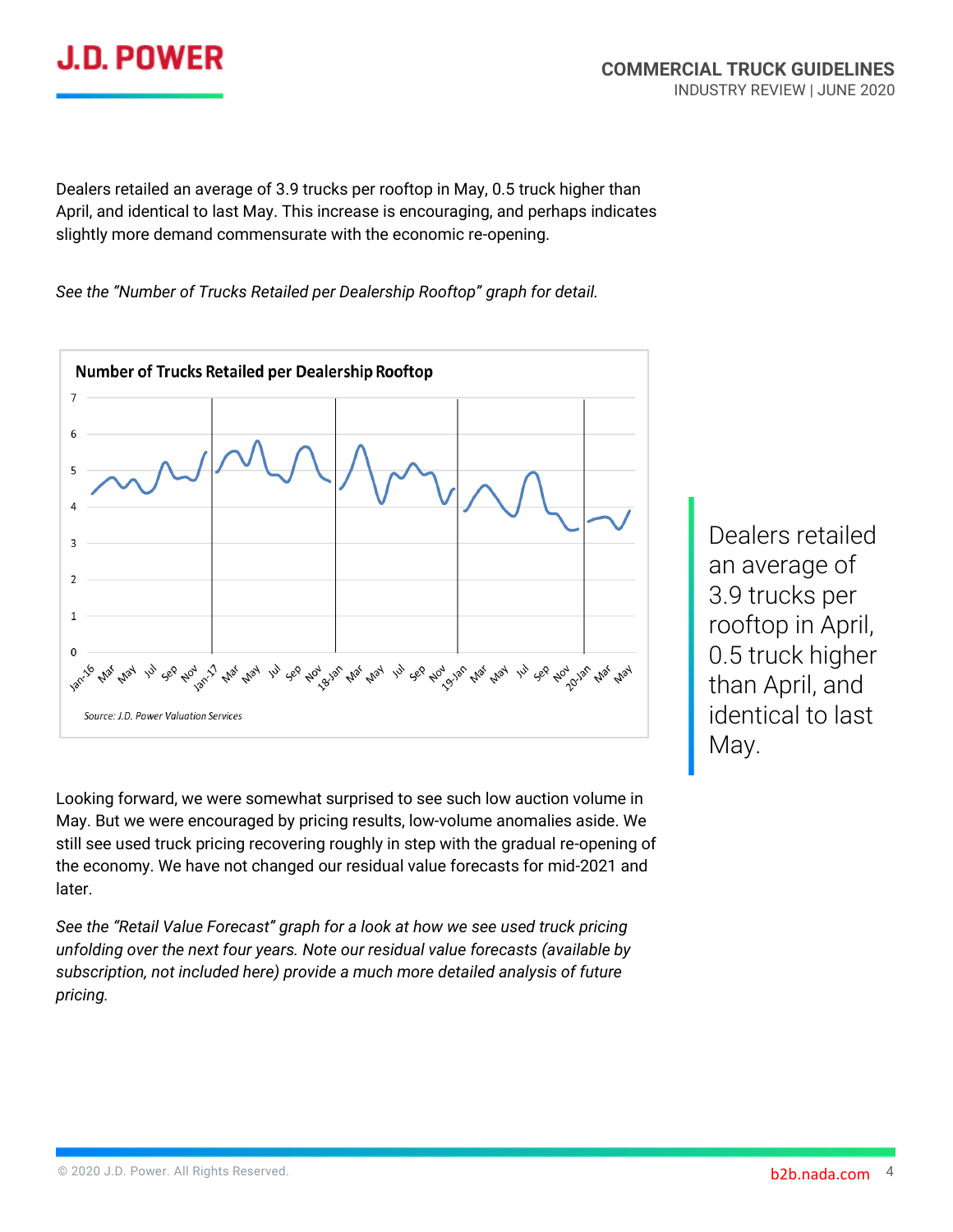



### Medium Duty Trucks

Starting with Class 3 – 4 cabovers, we saw a newer, lower-mileage mix of trucks sold for a second month in a row. Volume was lower than late 2019, but higher than the first half. These factors have pushed our pricing averages higher in the most recent two months. May's average for our benchmark group was \$13,908, \$1,236 (8.2%) lower than April, and \$4,030 (22.5%) lower than May 2019. Despite the recent increase in our average price data, the first 5 months of 2020 are still averaging 22.9% lower than the same period of 2019. However, due to strength in April and May, pricing in 2020 has increased by an average of 3.6% per month.

Looking at Class 4 conventionals, average pricing for our benchmark group was \$17,107, \$3,156 (15.6%) lower than April, and \$6,389 (27.2%) lower than May 2019. The first 5 months of 2020 are averaging 3.9% lower than the same period of 2019. This month's lackluster average pushed monthly depreciation up to 5.1% so far this year. Our month-over-month averages are fluctuating more than usual due to lower volume, so we don't assign much importance to this figure. We expect a better result next month.

Class 6 conventional pricing averaged \$24,714 in May, \$2,916 (13.4%) higher than April, and \$3,812 (18.2%) higher than May 2019. The first 5 months of 2020 are averaging 3.9% lower than the same period of 2019. There has been essentially no monthly depreciation this year.

Our monthover-month averages are fluctuating more than usual due to lower volume…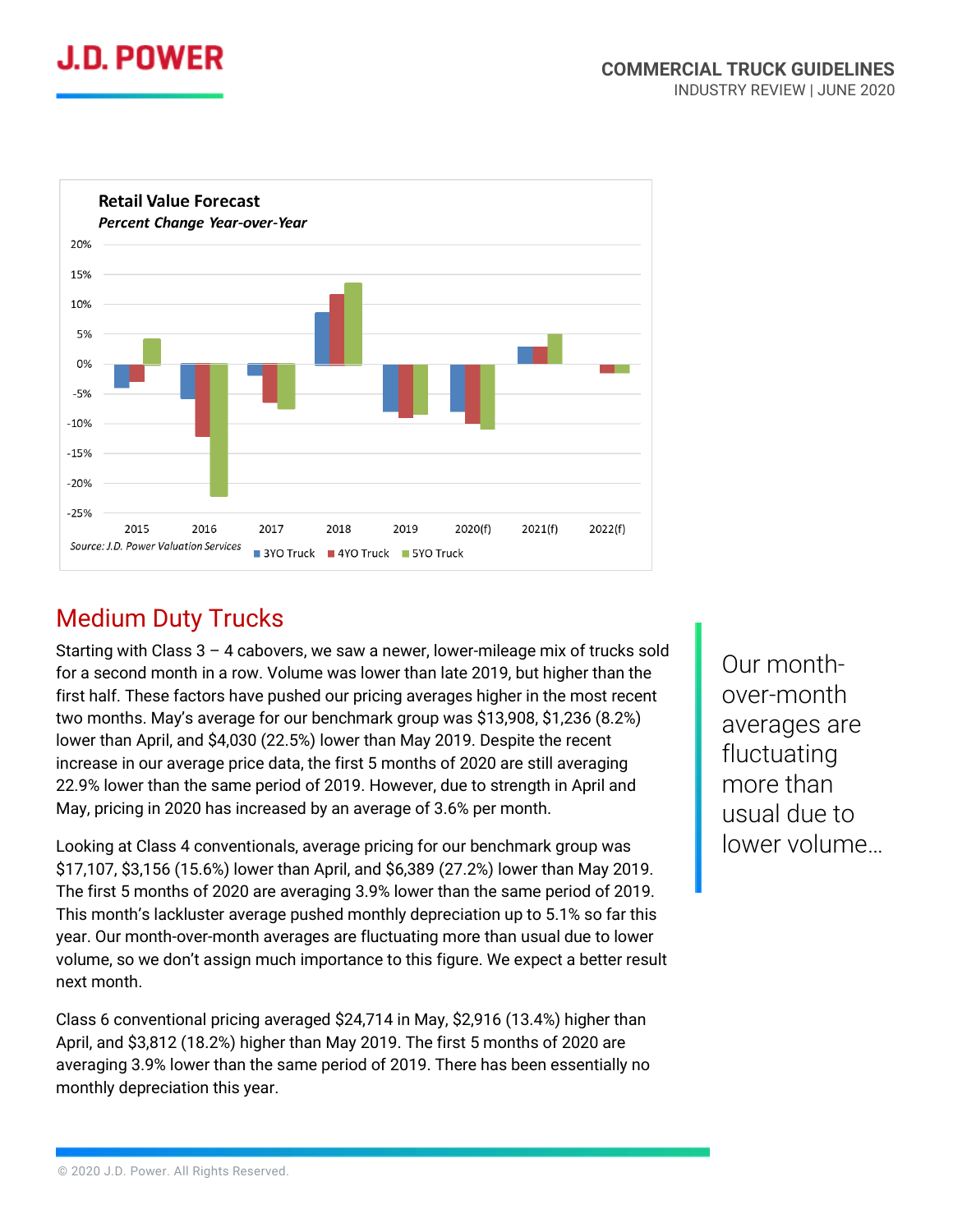

We remain somewhat encouraged by pricing data, despite monthly fluctuations caused by lower volume. There are still notably fewer medium duty conventionals reported sold this year than last. Stable pricing combined with low volume suggests a market operating at some degree of equilibrium, neither expanding nor contracting. There will be more positive than negative pressures in the marketplace as long as the economic re-opening continues.

*See the "Average Wholesale Selling Price: 4-7 Year-Old Class 3-4 Cabovers" and "Average Wholesale Selling Price: 4-7 Year-Old Conventionals by GVW Class" graphs for detail.*



Stable pricing combined with lower volume suggests a market operating at some degree of equilibrium, neither expanding nor contracting.

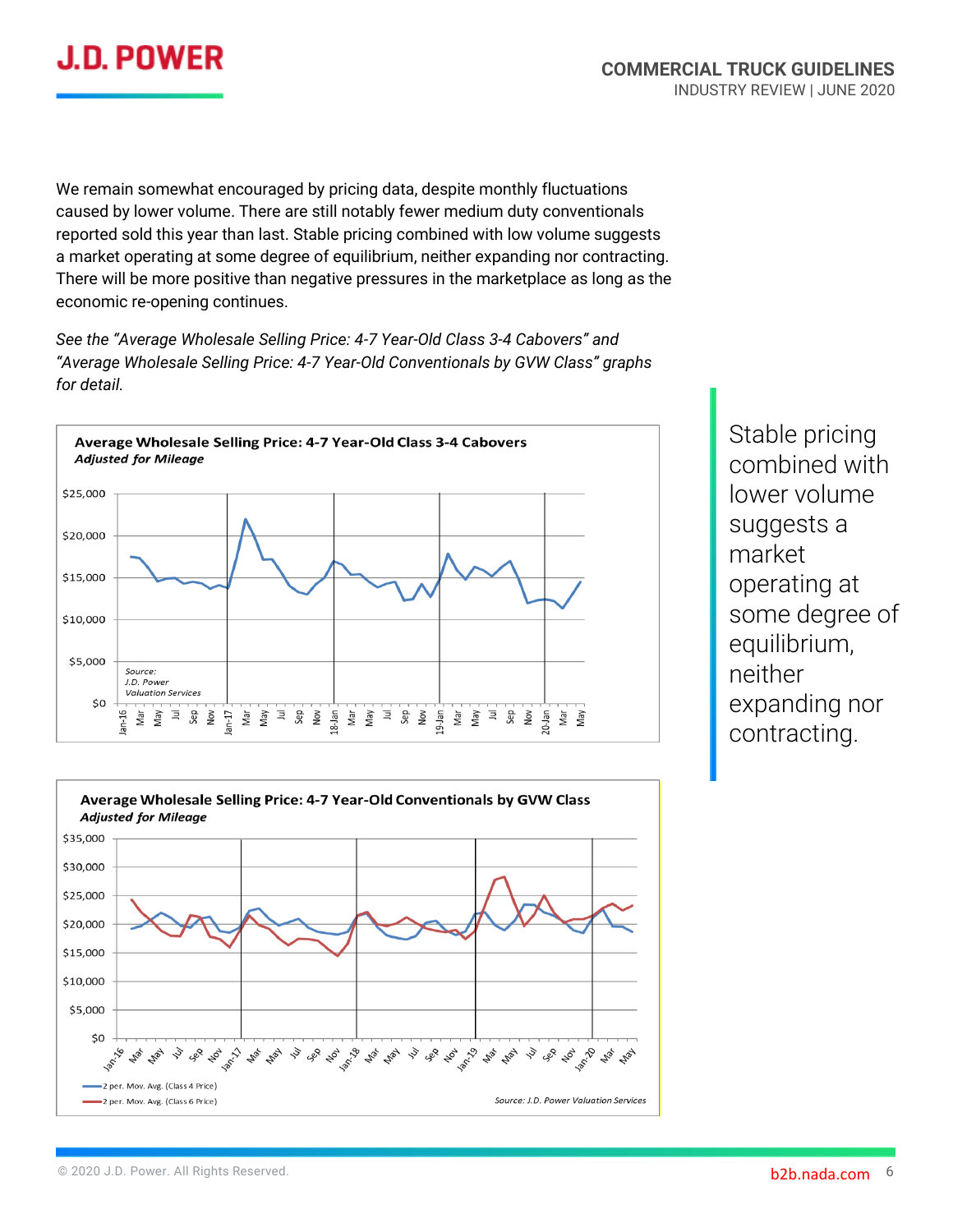## J.D. POWER

#### Forecast

Our industry continues to perform better than most. Dry van and reefer freight metrics are now back to pre-pandemic levels. Other segments are steadily trending upward. Used truck supply is decreasing, albeit from a high level, and not at a rate that will impact pricing in the short term. However, keep in mind when used truck market dynamics change, they usually change drastically and over a short period of time, not slightly and over a period of months. So it is entirely possible at some point in an upcoming month used truck demand will reach critical mass just as supply is looking more attractive, and presto, we're suddenly in a stronger market.

Economic conditions should improve as the re-opening continues. As this is written, most states have allowed businesses to open to some degree, and consumers are taking advantage of opportunities to eat and drink out and return to resort areas. The economy faces fundamental challenges going forward, such as an accelerated shift to online purchasing, cancelled business trips and vacations, very slow re-opening of entertainment-oriented venues, a widespread, permanent move to work-from-home, and other major changes. Businesses will face additional challenges later in the year as government stimulus ends and the effects of the changes in consumer behavior take hold. This all means the days of 4% unemployment are not returning anytime soon.

COVID-19 will remain the 600-pound gorilla until consumers gain more confidence in returning to their old behavior and a vaccine and/or "herd immunity" push the infection and death rates consistently down in every area. The decline in nationwide infections actually looks to be leveling off – and spiking in some areas – as the public heads back out. It is possible that any second wave of infections later this year will look more like a swell from the existing level. That said, we do not expect a return to widespread shutdowns unless infections explode and conditions become unmanageable. This scenario is very unlikely.

The other monkey wrench in the recovery is of course the upcoming Presidential election. Even in less contentious cycles, a Presidential election results in some degree of pullback in the months leading up to the election.

So we still have a lot to work through before economic conditions will look anything close to normal. The trucking industry in general will continue to perform better than most, and we still see more positive than negative pressure on used truck values.

The trucking industry will continue to perform better than most, and we still see more positive than negative pressure on used truck values.